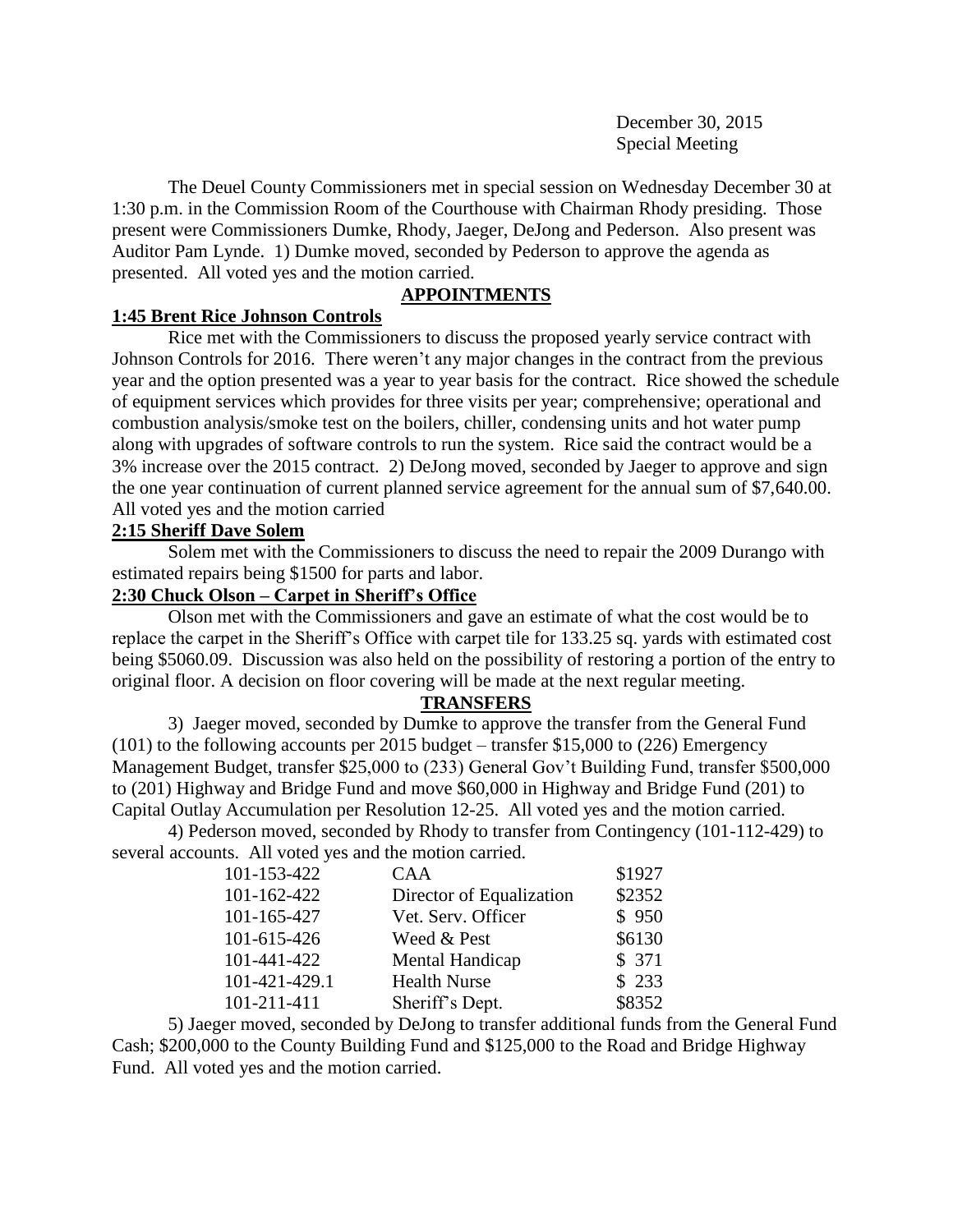#### **OTHER BUSINESS**

### **Misc. Items; Wages for 2016, Matrons for Sheriff's Office, Counting Cash in Treasurer's Office; Compare Property Values of Director with Auditor's Office**

Discussion was held on wages for 2016 and recommendations of the salary committee for raises in several departments. The salary resolution and pay grade table will be approved at the January 5 meeting.

On occasion it is necessary to have a male or female matron along when a prisoner is transported. A list of possible persons to do that is on hand and if necessary will be used when transporting prisoners.

DeJong and Dumke will be counting the Treasurer's cash January 4 at 7:30 a.m.

The Commissioners compared the property values of several parcels in the Director of Equalization Office books with the property values in the Auditor's Office per tax receipts for 2016 with all values tested being the same.

The first regular meeting of 2015 will be Tuesday January 5 at 9:00 a.m.

Tuesday Jan. 12<sup>th</sup> at 9:30 a.m. the Deuel County Housing Authority will meet for their annual meeting.

#### **Warrants, Final Motor Grader Lease Payment**

6) Jaeger moved, seconded by Dumke to pay all warrants as presented and those paid early to avoid service charges. All voted yes and the motion carried. 7) Dumke moved, seconded by Pederson to make final lease payment to Kinetic Leasing in the amount of \$105,871.07 for 2012 CAT Motor Grader. All voted yes and the motion carried.

A&B Business Solutions 96.89 Supplies, A-Ox Welding Supply 40.98 Repairs, Alibi 132.00 Meals For Training, Paul Brandt 631.50 Zoning Meetings, Travel, Brian's Glass & Door 544.00 Repairs, Brookings Deuel Rural Water 55.40 Water, Butler Machinery Co 4053.60 Repairs, Credit Collections Bureau 1.70 Fee, Clear Lake Building Center 10.25 Repairs, City Of Clear Lake 112.20 Snow Removal, Clear Lake Courier 618.24 Publications, Codington County Auditor 5875.00 Prisoner Care, Denise Cody 22.50 Mental Illness Board, Commercial Lighting 617.62 Supplies, Michael J Dahl 655.44 Zoning Meetings, Travel, Deuel County Cenex 22217.04 Repair/Supplies/Utilities, Deuel County Motor Supply 356.53 Repairs/Supplies, DK Diesel Injection 410.00 Supplies, Jerry Durfee 563.00 Zoning Meetings, Travel, Dust-Tex Service124.46 Mat Rental, EMG Communications Network 1500.00 Code Red, Richard Eidet 500.00 Ins. Deductible, Equipment Blades 1558.00 Repairs, Gates Htg & Air-conditioning 386.96 Repairs, GIS Workshop 898.00 Software, Goodwin Township 67.50 Gopher Bounty, Green Roby Oviatt 549.00 CAA Fee, Dean Gruener 500.00 Ins Deductible, H-D Electric 416.69 Utility, Hillyard 966.46 Vacuum/Supplies, Human Service Agency 20.00 Services, ICAP 1461.00 Support, ITC 164.96 Phone Internet, Johnson Feed 4345.63 Road Salt, Dennis Kanengieter 814.66 Zoning Meetings, Travel, Josie Koopmans 601.88 Prof. Services & Travel, L G Everist Inc 2933.36 Gravel, Deb Lessman 193.56 Travel, Lucy Lewno 172.99 Mental Illness Board, Lifescape 120.00 Prof. Services, Mac's Inc 258.40 Repairs/Supplies, Macksteel Warehouse 436.03 Repairs, Maintenance Engineering 581.09 Supplies, Maynards 150.55 Supplies, McLeod's 74.04 Supplies, Menards 152.87 Supplies/Repairs, Microfilm Imaging Systems 160.00 Rental, National 4-H Council 20.81 Supplies, Nelson Law Office 630.00 CAA Fee, Northern Truck Equipment Corp 584.80 Repairs, Northwestern Energy 85.37 Utility, Office Peeps 4036.72 Copier/Supplies, Ottertail Power 95.73 Utility, Pollard Law 205.50 Prof Service, Powerplan OIB 697.93 Repairs/Supplies, Best Western Ramkota Hotel 219.98 Travel, Running's Supply 96.72 Repair, Sanford Health 67.00 Prof Service, Sanford Health Plan 35.00 Prof.